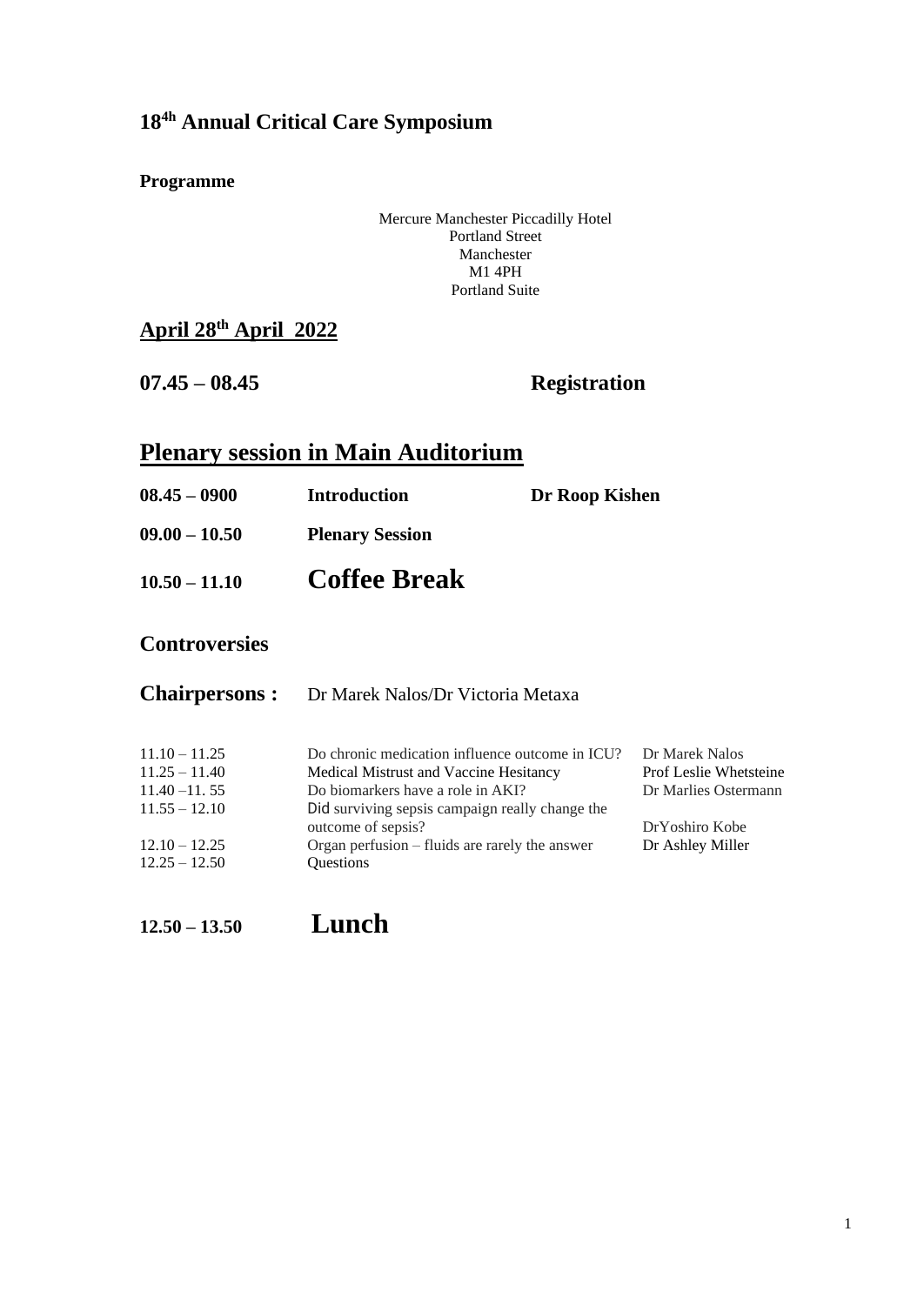(continued)

#### **18 th Annual Critical Care Symposium**

Mercure Manchester Piccadilly Hotel Portland Street Manchester M1 4PH Portland Suite

## **April 28thth 2022**

#### **Neuro Critical Care**

| <b>Chairpersons:</b> | Dr Ritoo Kapoor/Prof Danny McAuley                                       |                       |  |
|----------------------|--------------------------------------------------------------------------|-----------------------|--|
| $13.50 - 14.05$      | Intracranial Haemorrhage trials                                          | Prof Aarti Sarwal     |  |
| $14.05 - 14.20$      | Ventilation in TBI and CO2 management                                    | Prof Giuseppe Citerio |  |
| $14.20 - 14.35$      | Treating traumatic brain injury: a protocolised approach                 | Prof Ian Seppelt      |  |
| $14.35 - 14.50$      | Intracranial pressure monitoring and treatment<br>in acute brain damages | Prof Giuseppe Citerio |  |
| $14.50 - 15.05$      | <b>Ouestions</b>                                                         |                       |  |
| $15.05 - 15.30$      | <b>Coffee Break</b>                                                      |                       |  |

#### **COVID – 19 session 3**

| <b>Chairpersons:</b>                                                                        | Prof Julia Wendon/Prof Fang Gao Smith                                                                                                                                                                                                                                                   |                                                                                                                        |
|---------------------------------------------------------------------------------------------|-----------------------------------------------------------------------------------------------------------------------------------------------------------------------------------------------------------------------------------------------------------------------------------------|------------------------------------------------------------------------------------------------------------------------|
| $15.30 - 15.45$<br>$15.45 - 16.00$<br>$16.00 - 16.15$<br>$16.15 - 16.30$<br>$16.30 - 16.45$ | Lung transplantation during COVID-19: international experience<br>Anti-inflammatory interventions for COVID-19<br>Pre and post Covid ARDS or Covid care in india<br>Covid-19 and mechanical ventilation $-$ questions we need to ask<br>Functional and cognitive outcome after covid 19 | Dr Luigi Camporota<br><b>Prof Anders Perner</b><br>Dr Suveer Singh/Dr D Govil<br>Prof Mervyn Singer<br>Dr Peter Spronk |
| $16.45 - 17.00$                                                                             | Questions                                                                                                                                                                                                                                                                               |                                                                                                                        |
| $17.00 - 18.00$                                                                             | Company Sponsored session                                                                                                                                                                                                                                                               |                                                                                                                        |
|                                                                                             |                                                                                                                                                                                                                                                                                         |                                                                                                                        |
| 19.00 for 19.30                                                                             | <b>Symposium Dinner</b>                                                                                                                                                                                                                                                                 | <b>Senate Suite</b>                                                                                                    |
| 21.30                                                                                       | <b>After Dinner Talk</b>                                                                                                                                                                                                                                                                | Dr Roop Kishen                                                                                                         |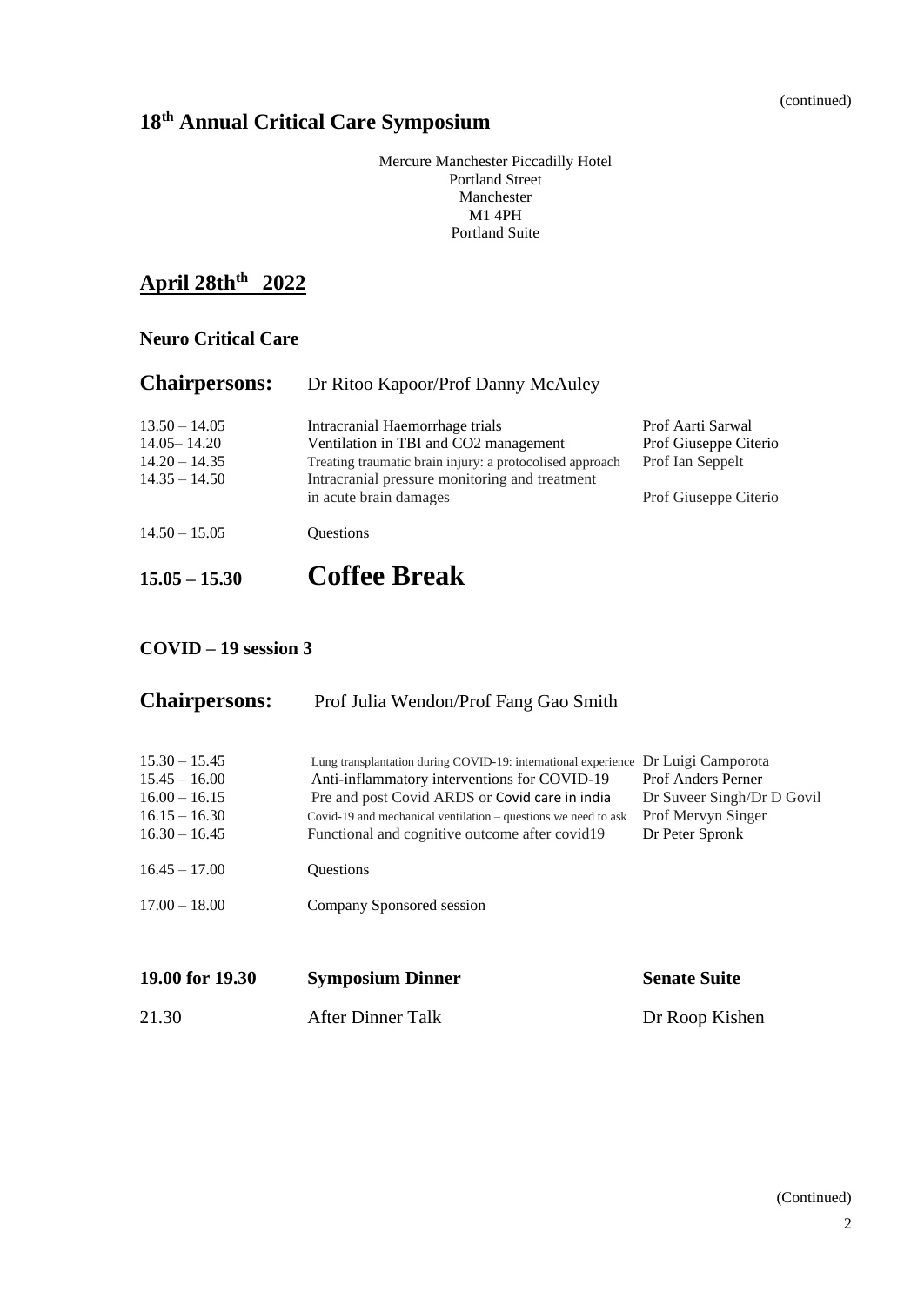### **18 th Annual Critical Care Symposium**

#### **Programme**

| Mercure Manchester Piccadilly Hotel |
|-------------------------------------|
| <b>Portland Street</b>              |
| Manchester                          |
| <b>M1 4PH</b>                       |
| <b>Portland Suite</b>               |
|                                     |

#### **April 29 th 2022**

| $08.00 - 09.00$ | <b>Registration</b>                                  |
|-----------------|------------------------------------------------------|
| $09.00 - 09.30$ | Plenary Session - Keynote address in Main Auditorium |

### **ARDS**

| <b>Chairpersons:</b> | Prof Xavier Monnet/ Prof Daniel Lichtensein                                           |                    |  |
|----------------------|---------------------------------------------------------------------------------------|--------------------|--|
| $09.35 - 0950$       | Update of BLUE protocol in the light of the current pandemic Prof Daniel Lichtenstein |                    |  |
| $09.50 - 10.05$      | ECCO2R in AHRF - results of the REST trial                                            | Prof Danny McAuley |  |
| $10.05 - 10.20$      | Steroids in ARDS and COVID-19 ARDS                                                    | Dr Luigi Camporota |  |
| $10.20 - 10.35$      | <b>Acute Respiratory Physiotherapy</b>                                                | Dr Bronwen Connoly |  |
| $10.35 - 10.50$      | <b>Ouestions</b>                                                                      |                    |  |

# **10.50– 11.15 Coffee Break**

# **Topics - 3**

| <b>Chairpersons:</b> | Dr Niels Van Regenmortel/Prof Leslie Whetsteine |                               |  |
|----------------------|-------------------------------------------------|-------------------------------|--|
| $11.15 - 11.30$      | Controversies in Fluid Mangement                | Dr Niels Van Regenmortel      |  |
| $11.30 - 11.45$      | Pandemic Ethics: Health Disparities             | <b>Prof Leslie Whetsteine</b> |  |
| $11.45 - 12.00$      | SPICE 3                                         | Prof Ian Seppelt              |  |
| $12.00 - 12.15$      | <b>Ouestions</b>                                |                               |  |

#### **Cancer and ICU**

| <b>Chairpersons:</b>                                  | Prof Julia Wendon/ Prof Danny McAuley                                                                                                                   |                                                                |
|-------------------------------------------------------|---------------------------------------------------------------------------------------------------------------------------------------------------------|----------------------------------------------------------------|
| $12.15 - 12.30$<br>$12.30 - 12.45$<br>$12.45 - 13.00$ | Outcomes of Haematological malignancy and critical Care<br>Novel therapies in $ICU - CAR-T$<br>Cancer Critical Care – What is new and future challenges | Prof Sangeeta Mehta<br>Dr Victoria Metaxa<br>Dr Pascale Gruber |
| $13.00 - 13.15$                                       | <b>Ouestions</b>                                                                                                                                        |                                                                |
| $13.15 - 14.00$                                       | Lunch                                                                                                                                                   |                                                                |

(Continued)